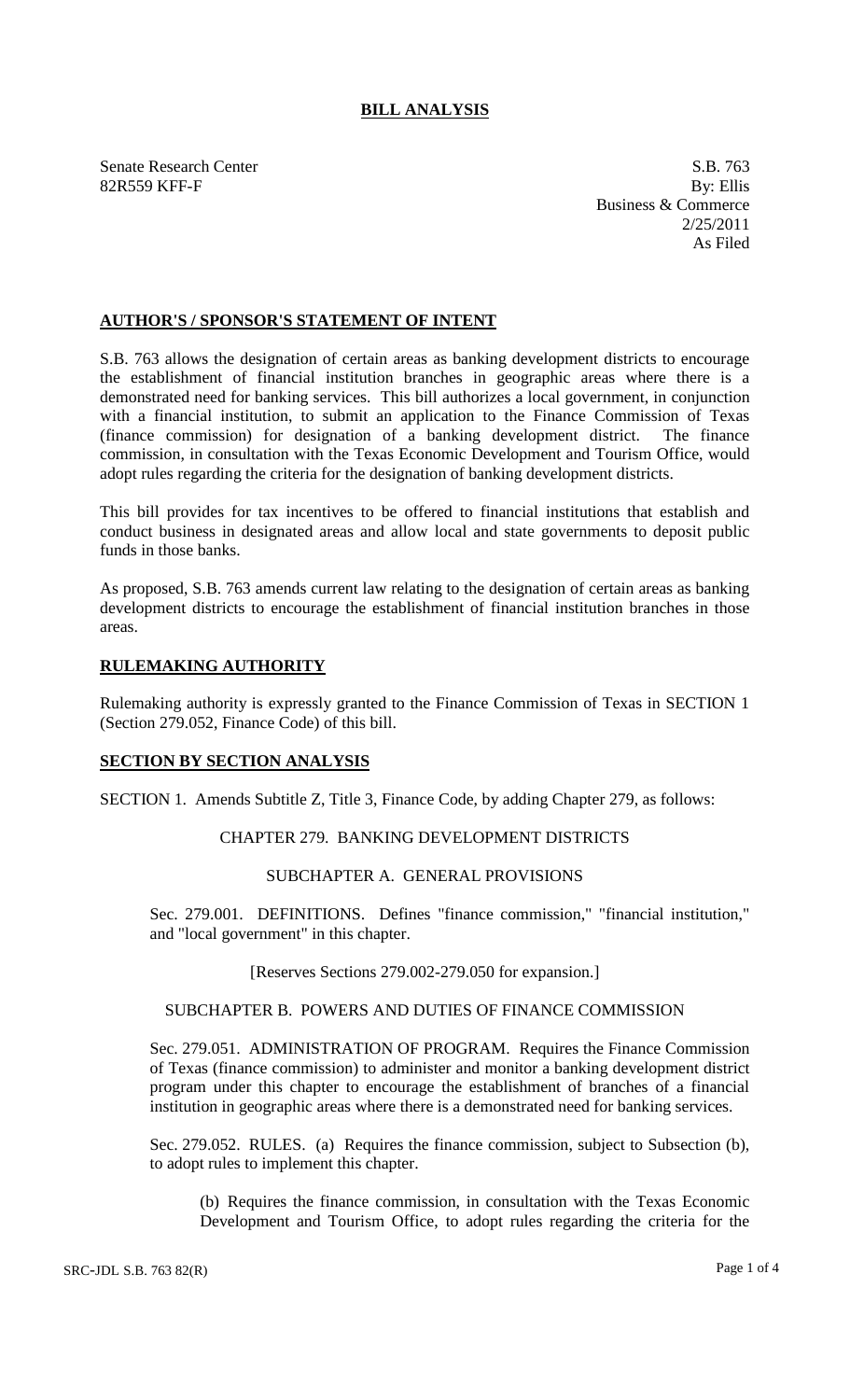designation of banking development districts under this chapter. Requires that the rules require the finance commission to consider:

(1) the location, number, and proximity of sites where banking services are available in the proposed district;

(2) consumer needs for banking services in the proposed district;

(3) the economic viability and local credit needs of the community in the proposed district;

(4) the existing commercial development in the proposed district; and

(5) the impact additional banking services would have on potential economic development in the proposed district.

[Reserves Sections 279.053-279.100 for expansion.]

### SUBCHAPTER C. DESIGNATION OF BANKING DEVELOPMENT DISTRICT

Sec. 279.101. APPLICATION FOR DESIGNATION OF BANKING DEVELOPMENT DISTRICT. Authorizes a local government, in conjunction with a financial institution, to submit an application to the finance commission for the designation of a banking development district.

Sec. 279.102. APPLICATION BY FINANCIAL INSTITUTION TO OPEN BRANCH IN DISTRICT. Authorizes a financial institution to apply to open a branch in the banking development district at the time the local government submits an application in conjunction with the institution under Section 279.101.

Sec. 279.103. APPLICATION BY FINANCIAL INSTITUTION WITH EXISTING BRANCH IN PROPOSED DISTRICT. (a) Authorizes a local government to submit an application under Section 279.101 in conjunction with a financial institution that operates a branch in the proposed banking development district at the time the application is submitted, if the branch was opened after December 31, 1996.

(b) Requires the finance commission to consider the importance and benefits of preserving the banking services offered by the branch located in the proposed district in making a determination under Section 279.104.

Sec. 279.104. DETERMINATION BY FINANCE COMMISSION. (a) Requires the finance commission, not later than the 91st day after the date an application for the designation of a banking development district is submitted under Section 279.101, to make a determination regarding whether to approve the application.

(b) Requires the finance commission, if the finance commission approves the application, to notify the:

- (1) local government;
- (2) financial institution;
- (3) comptroller of public accounts (comptroller);
- (4) Texas Economic Development and Tourism Office;
- (5) lieutenant governor; and
- (6) speaker of the house of representatives.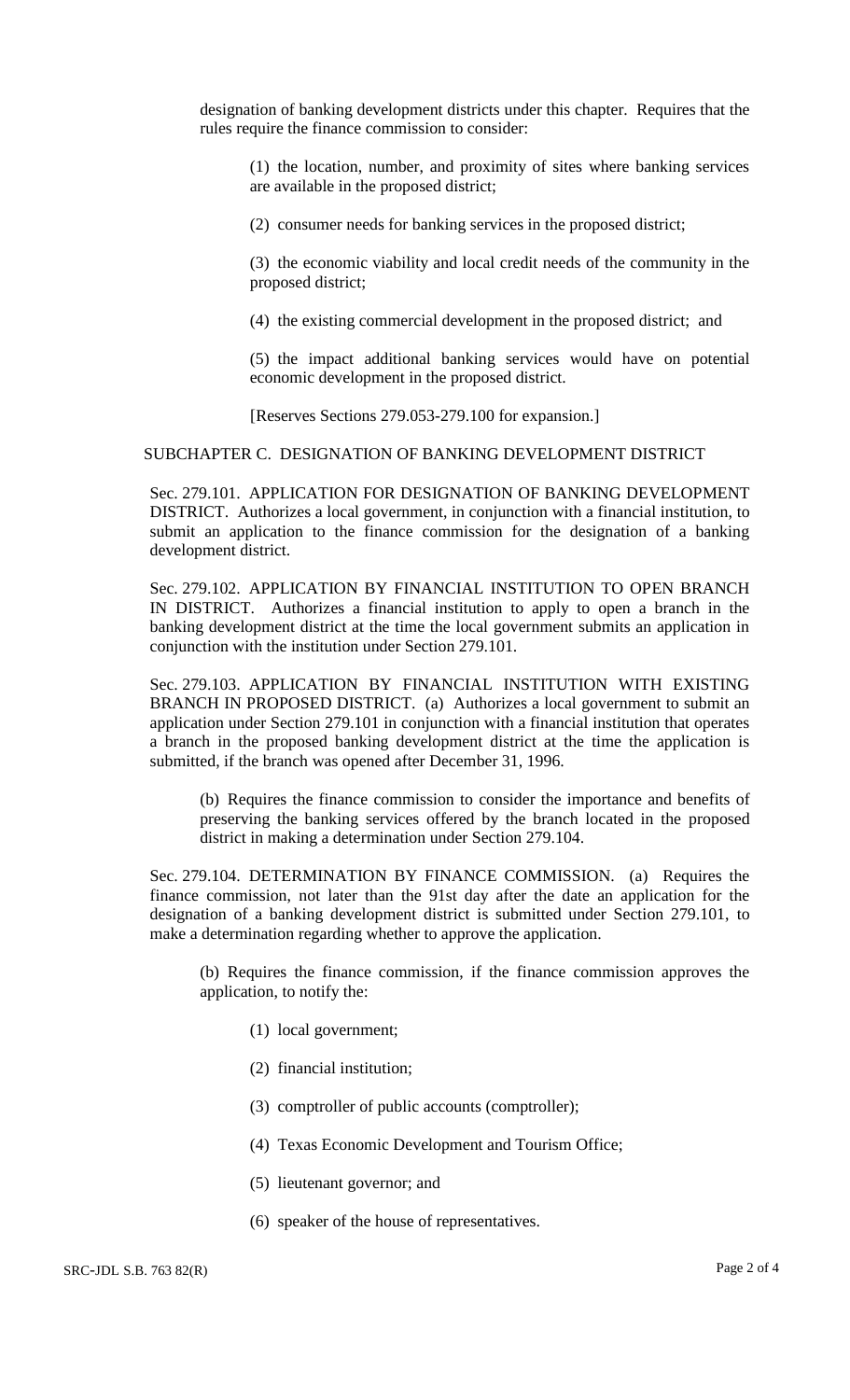#### [Reserves Sections 279.105-279.150 for expansion.]

## SUBCHAPTER D. DEPOSIT OF PUBLIC FUNDS IN BANKING DISTRICT DEPOSITORY

Sec. 279.151. DESIGNATION OF BANKING DISTRICT DEPOSITORY. (a) Authorizes the governing body of a local government in which a banking development district has been designated under Subchapter C to by resolution designate a financial institution located in the district as a banking district depository for purposes of this subchapter.

(b) Requires that a resolution adopted under Subsection (a) specify the maximum amount that may be kept on deposit with the banking district depository.

(c) Authorizes the governing body of a local government, in calculating the yield under Section 2256.006 (Standard of Care), Government Code, of public funds deposited in a banking district depository, to consider the benefit to this state of stimulating economic development.

Sec. 279.152. DEPOSIT OF PUBLIC FUNDS BY LOCAL GOVERNMENT. (a) Authorizes a local government to deposit public funds with a financial institution designated as a banking district depository under Section 279.151 regardless of whether the financial institution is designated by the comptroller as a state depository under Subchapter C (State Depositories and Investment of State Funds), Chapter 404 (State Treasury Operations of Comptroller), Government Code.

(b) Authorizes public funds deposited in the banking district depository, subject to an agreement between the governing body and the banking district depository, to earn a fixed interest rate that is at or below the financial institution's posted two-year certificate of deposit rate. Requires that the terms of the agreement be specified in the resolution adopted under Section 279.151.

Sec. 279.153. DEPOSIT OF PUBLIC FUNDS BY STATE. (a) Authorizes the comptroller, if the comptroller designates the financial institution as a state depository under Subchapter C, Chapter 404, Government Code, to deposit public funds with a financial institution designated as a banking district depository under Section 279.151.

(b) Provides that, for purposes of Subsection (a), a financial institution is subject to the collateral requirements of Section 404.031 (Collateral Requirements), Government Code.

(c) Authorizes public funds deposited in the banking district depository, subject to an agreement between the comptroller and the banking district depository, to earn a fixed interest rate that is at or below the financial institution's posted twoyear certificate of deposit rate.

(d) Authorizes the comptroller, in calculating the yield under Section 2256.006, Government Code, of public funds deposited in a banking district depository, to consider the benefit to this state of stimulating economic development.

[Reserves Sections 279.154-279.200 for expansion.]

### SUBCHAPTER E. BANKING DISTRICT BENEFITS

Sec. 279.201. TAX ABATEMENT. Authorizes the governing body of a local government to enter into a tax abatement agreement as provided by Chapter 312 (Property Redevelopment and Tax Abatement Act), Tax Code, with a financial institution that owns property in a banking development district.